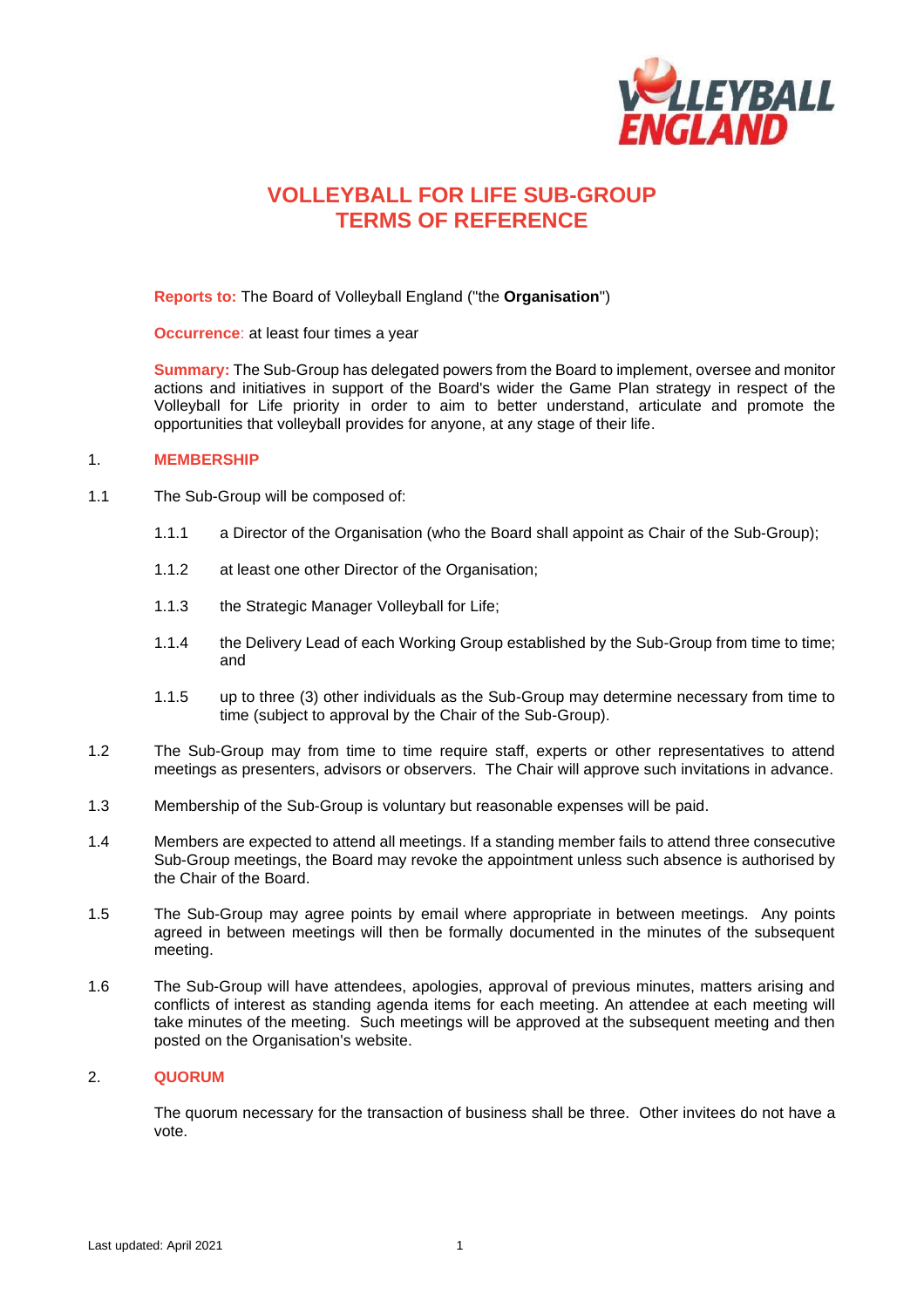

### 3. **WORKING GROUPS**

- 3.1 The Sub-Group may (subject to prior approval by the Board) decide to form Working Groups with responsibility for the implementation and/or development of any specific projects within its responsibility. Where it does so the Sub-Group remains responsible for the management, oversight and reporting in respect of any such project at all times.
- 3.2 The Working Groups established by the Volleyball for Life Sub-Group at any time shall be as set out in the [Framework Document.](https://www.volleyballengland.org/about_us/about_us_/governance) Such Framework Document shall be updated by the Board on the establishment of any new Working Group.

#### 4. **TERMS OF REFERENCE**

4.1 The Sub-Group shall:

| <b>No</b> | <b>Activity</b>                                                                                                                                                                                                                   | <b>Report to</b><br><b>Board</b>               | <b>Board</b><br><b>Approval</b> |
|-----------|-----------------------------------------------------------------------------------------------------------------------------------------------------------------------------------------------------------------------------------|------------------------------------------------|---------------------------------|
| 1.        | Be responsible for the Volleyball for Life priority - to aim to better<br>understand, articulate and promote the opportunities that<br>volleyball provides for anyone, at any stage of their life.                                | $Y -$<br>at<br>each<br><b>Board</b><br>meeting |                                 |
| 2.        | Develop an annual set of projects which will contribute to the<br>Volleyball for Life priority and submit to the Board for approval.                                                                                              |                                                | Y                               |
| 3.        | Maintain oversight of the approved projects and report to the<br>Board on progress (using a RAG status) and any concerns<br>arising.                                                                                              | Y.<br>at<br>each<br><b>Board</b><br>meeting    |                                 |
| 4.        | Consider any additional projects required to contribute to the<br>Volleyball for Life priority outside of the annual agreed set and<br>submit to the Board for approval.                                                          |                                                | Y                               |
| 5.        | Consider the establishment of Working Groups as required in<br>order to deliver the relevant projects and to develop the Volleyball<br>for Life priority and submit any new Working Groups required to<br>the Board for approval. |                                                | Y                               |
| 6.        | Providing the Board with expert advice and input on key<br>initiatives/issues, related to the Volleyball for Life priority, in line<br>with the Organisation's strategy (the Game Plan)                                           | Y<br>as<br>required                            |                                 |
| 7.        | Provide the Board with information about the outcomes and<br>impact of key initiatives, related to the Volleyball for Life priority                                                                                               | Y<br>as<br>required                            |                                 |
| 8.        | Provide the Board with advice and recommendations related to<br>the Volleyball for Life priority                                                                                                                                  | Y.<br>as<br>required                           |                                 |

## 5. **REPORTING AND APPROVALS**

- 5.1 The Sub-Group shall report to the Board in respect of:
	- 5.1.1 the matters referred to in paragraph 4 above;